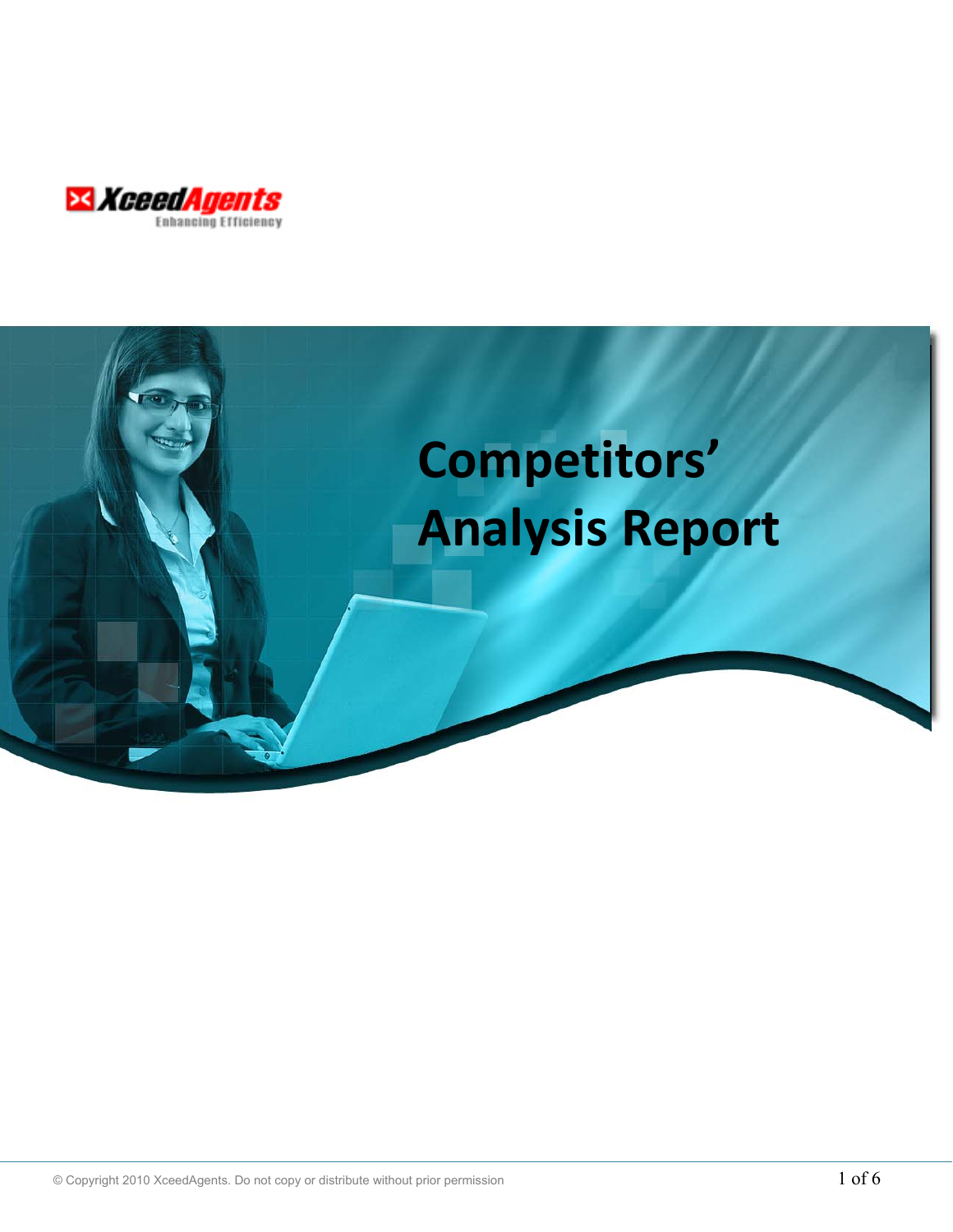# **Document History**

| <b>Document Created By:</b> |             |
|-----------------------------|-------------|
| Date of Creation:           | June 25' 10 |
| Approved By:                |             |
| Last Modified by:           |             |
| Date Modified:              |             |
| Document Version:           | 1.0         |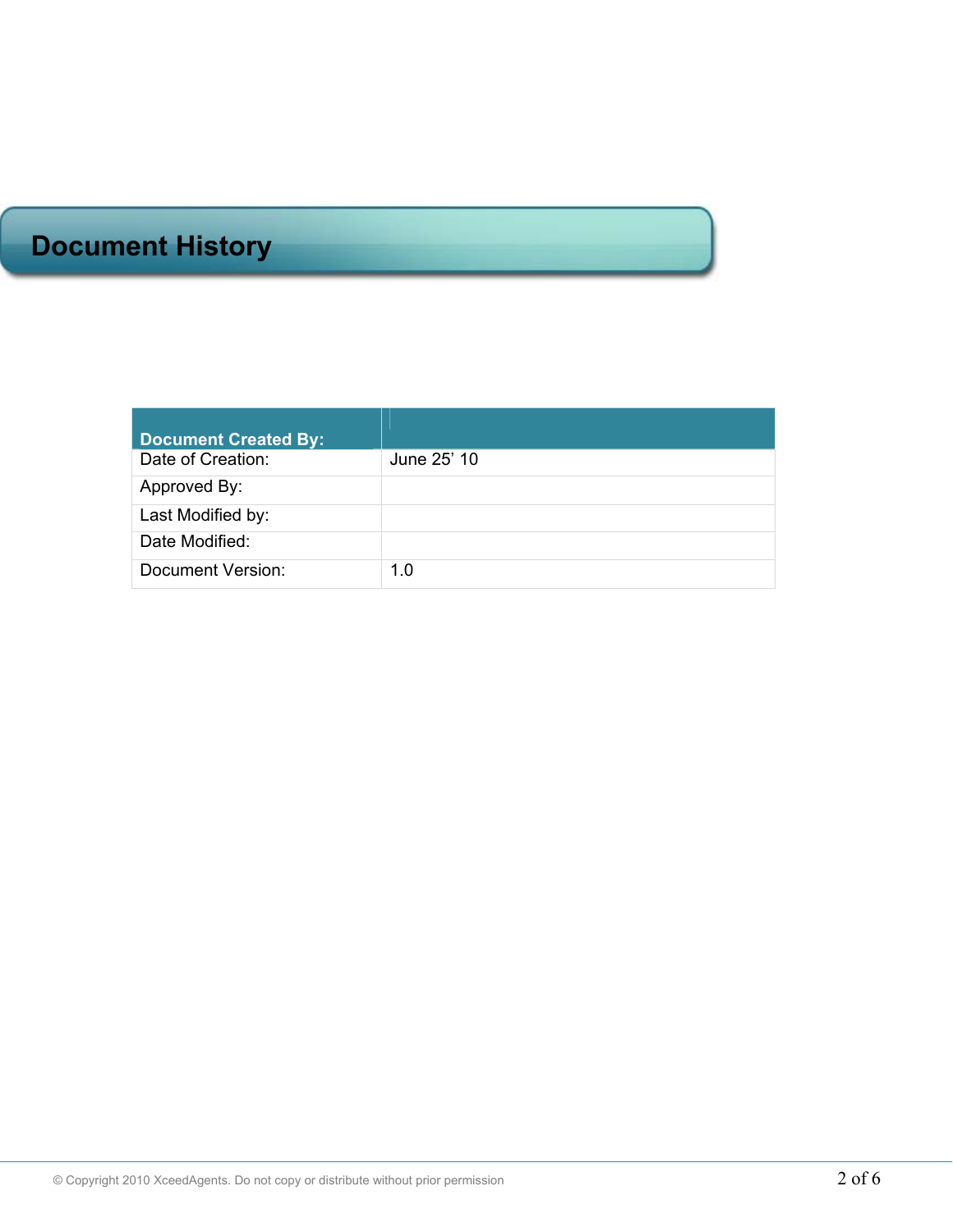## **Abstract**:

Competitive analysis will help us to understand the internet marketing strategies of our competitors. It will basically include what online marketing activities have they undertaken and how have they approached these activities.

In this report we will compare website (www.rctlimo.com) with its major competitor Millenium Limo (www.milleniumlimo.com ).

## **Objective:**

- To know the popularity of our website as compared to our competitor.
- To know the strategies followed by our competitors which we can look into to bring traffic to our website.

## **Basis of Comparison**

#### **Backlinks:**

Backlinks are incoming links to a website or web page. The number of backlinks is one of the indication of the popularity or importance of that website or page. Search engines often use the number of backlinks that a website has as one of the most important factors for determining that website's search engine ranking.

## *Company XYZ:*

No. of Backlinks: 110

## *Competitor*

No. of Backlinks: 2240

- Number of backlinks for Millenium Limo is very high as compared to our website.
- They link back to not only their home page but also other relevant pages like Services Page; Fleet page; Blog Page etc.

## **Article marketing:**

Article marketing is a type of advertising in which businesses write short articles related to their respective industry and distributes it online. Well-written content articles released for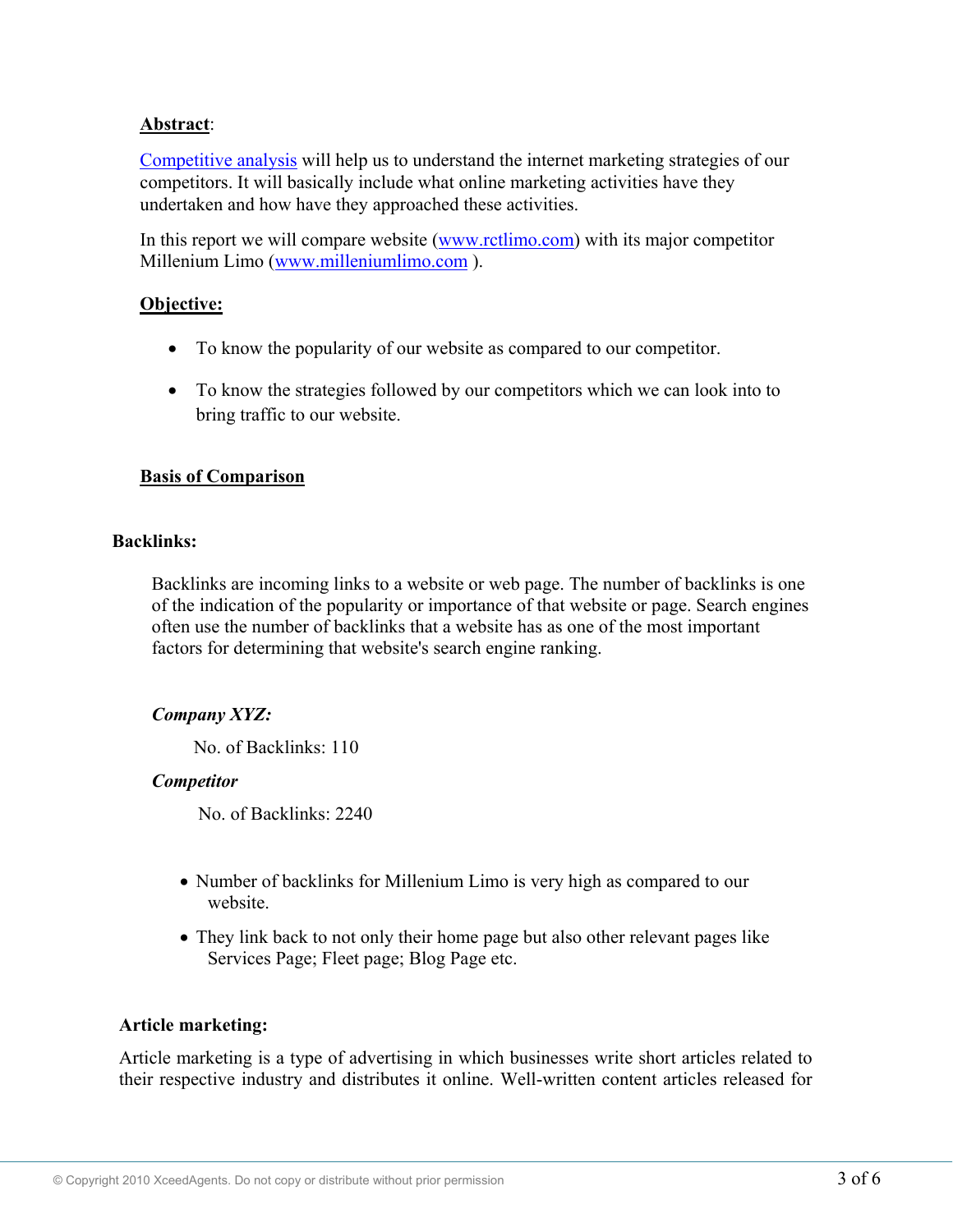free distribution have the potential of increasing the authoring business' credibility within its market as well as attracting new clients.

*Company XYZ:* Article distribution is NIL

*Competitor:* Existed

• Millenium Limo has submitted its articles on various article submission websites such as Ezinearticles; Articlecity, Amazines etc.

For Reference:

http://ezinearticles.com/?Starting‐and‐Ending‐Your‐Saturday‐Night‐in‐ Miami&id=149885

http://ezinearticles.com/?The‐Mechanics‐of‐Bar‐Hopping‐in‐Miami&id=153163

http://www.articlecity.com/articles/recreation\_and\_sports/article\_2941.shtml

• Millenium Limo has placed their articles on their website as well. It engages the reader on the website and in turn reduces the bounce rate.

## **Page Rank:**

PageRank is a link analysis algorithm used by the Google that assigns a numerical weighting to each element ranged between 0-10, with the purpose of "measuring" its relative importance within the set.

 *Company XYZ: 0* 

 *Competitor: 3* 

Comparison:

Millenium Limo has higher page rank as its online presence is more as compared to our website.

## **Website Popularity:**

It indicates how popular our website as compared to our competitors.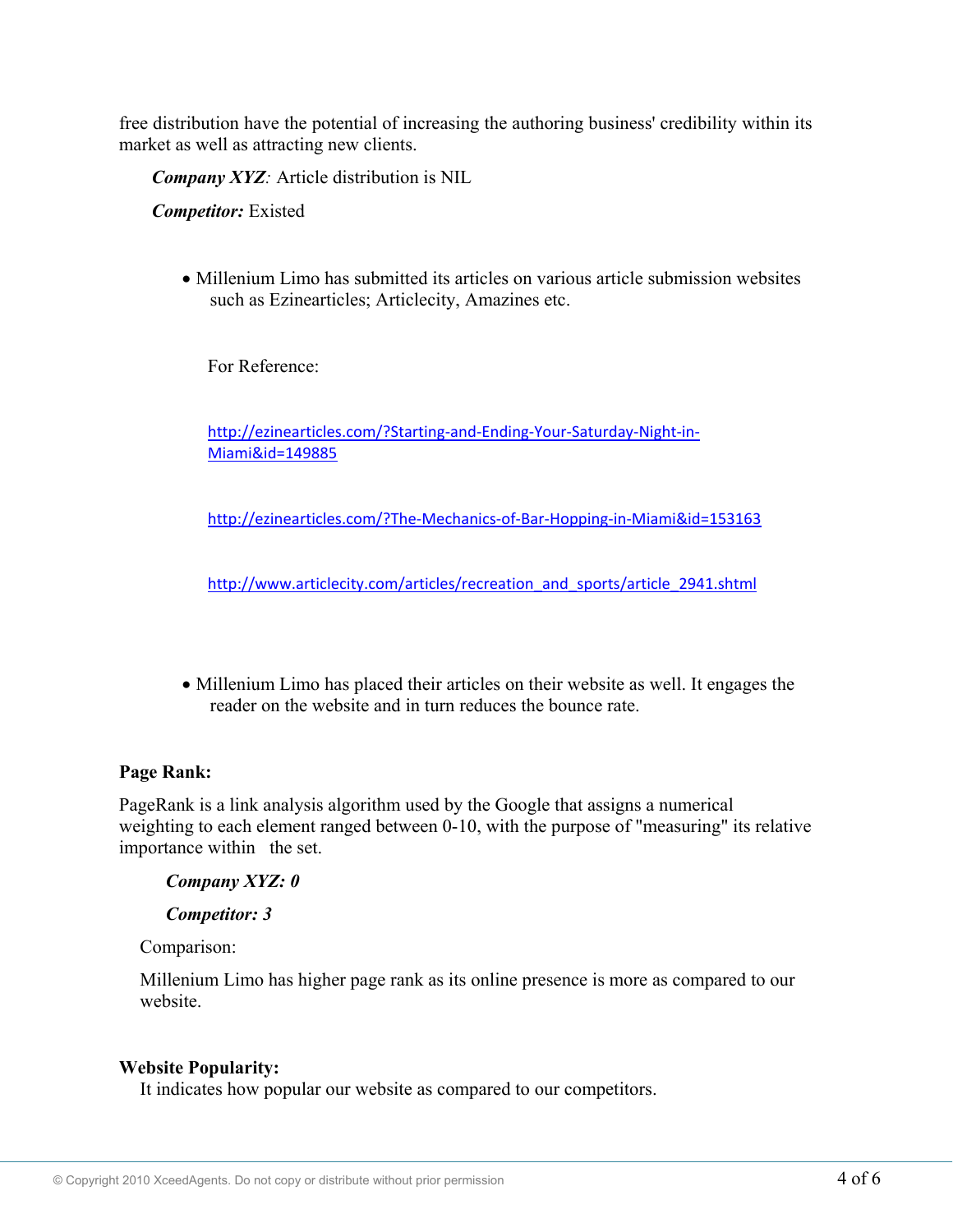Site #1: Company XYZ Site #2: Competitor

|                | <b>Google</b> | Yahoo  | <b>MSN</b>       | <b>AllTheWeb</b> | <b>AltaVista</b>               | <b>Lycos</b> | <b>AOL</b> |
|----------------|---------------|--------|------------------|------------------|--------------------------------|--------------|------------|
| Search engine: | Google        | YAHOO! | msn <sup>o</sup> | alltheweb        | $rac{1}{\sqrt{1-\frac{1}{c}}}$ | <b>LYCOS</b> | Á AOL      |
| Site #1        | 34,300        | 0      | 0                | 90               | 92                             | 0            | 34,300     |
| Site #2        | 373,000       | 0      | O                | 1,640            | 1,650                          | 0            | 373,000    |

The table below shows the number of webpages that are linking to each of the websites.

#### **Social Media Presence**

Having business presence in various social networking sites such as Twitter, Facebook, LinkedIn, etc increases the overall online presence of the website and makes it popular. Social Media Optimization is the methodization of social media activity with the intent of attracting unique visitors to website content.

#### *Company XYZ:* Negligible

*Competitor:* It has presence in various social networking sites.

- Twitter: Twitter is a social networking and microblogging service that enables its users to send and read messages known as tweets. We can add followers and follow others on twitter to build our network.
	- URL: http://twitter.com/competitor
	- Followers: 8575
	- Following: 8621
	- Tweets: 10 (Updated all the new happenings by tweeting. It creates excitement among their network on twitter to visit the website.)
- Facebook: It is a newly formed social networking site. It is used both more personal and professional person. It is used professionally to get connected with the prospects and for making the website popular.